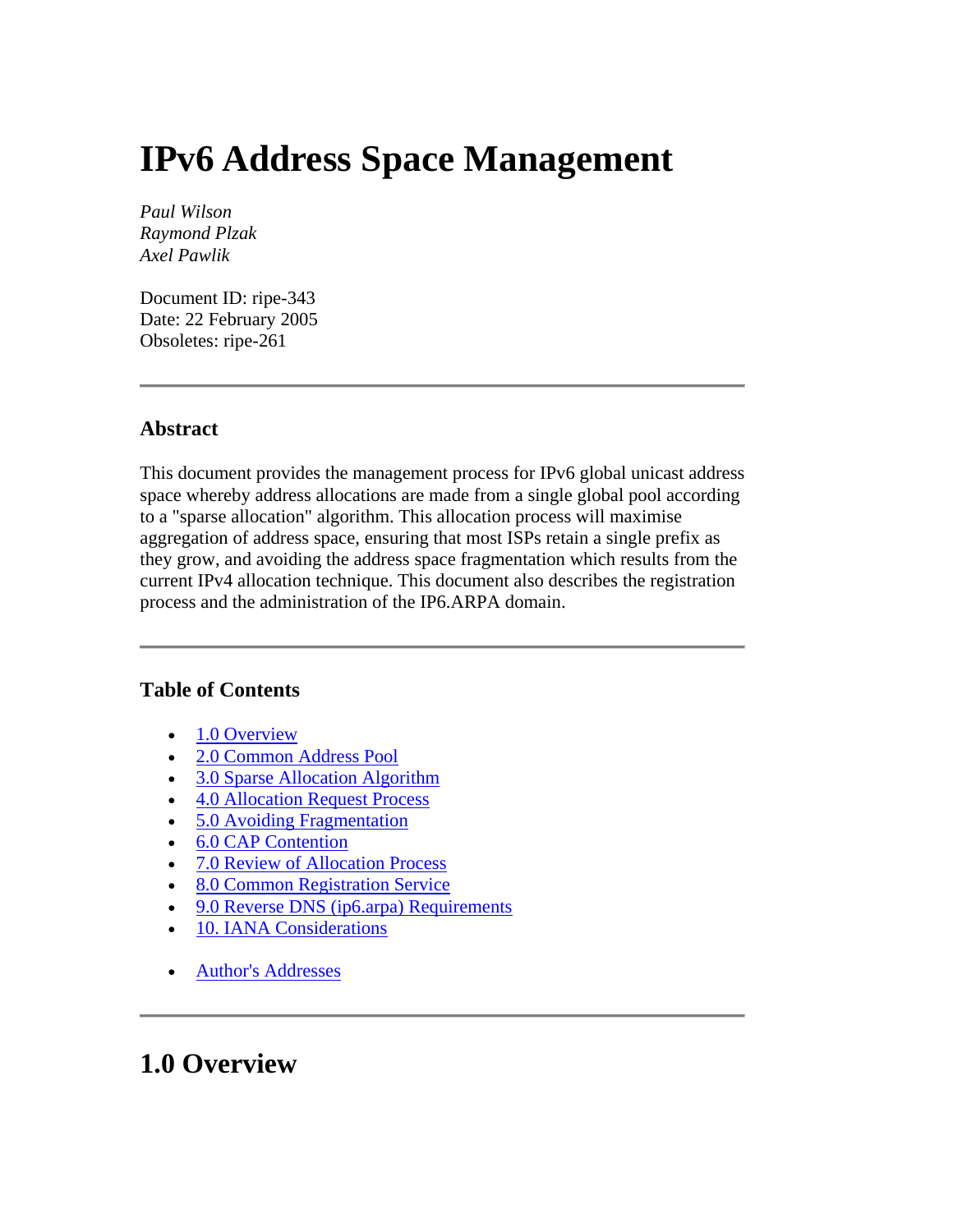<span id="page-1-0"></span>Under the current system of management of global IP address space, Regional Internet Registries (RIRs) are responsible for allocation of address space to organisations within their respective geographic regions.

RIRs receive address space periodically from [IANA,](http://www.iana.org/) and then manage that address space as a "pool" from which subsequent allocation are made to organisations within their regions. RIRs individually use various allocation techniques within their respective pools of address space (including sparse allocation techniques), in an attempt to ensure that subsequent allocations to ISPs are able to be aggregated.

Under this current system, aggregation of allocated address space is limited by several factors. These factors include the requirement for RIRs to utilise their existing pool of addresses to a level of 80% prior to requesting more address space from IANA, as well as the relatively small size of the address pools held by RIRs at any one time. Over a period of several years, a single large ISP may receive many discontiguous allocations from its RIR.

This document provides a management system for IPv6 which avoids these problems by delegating to the RIRs collectively a single large pool of IPv6 address space which will be managed under a new allocation system. Under this system, an RIR wishing to make an allocation will receive that allocation from the common pool, rather than from a regional pool already held by that RIR. Furthermore, the allocation it receives from that pool will be selected so as to maximise the room for future expansion of the allocation as a single aggregatable block.

# **2.0 Common Address Pool**

For the purposes of this document, the source of address space described above is referred to as the Common Address Pool (or CAP). The CAP will be established by the IANA as a single allocation of address space for management by the RIRs under this proposed framework. See IANA considerations below.

Allocations from the CAP will be selected according to a Sparse Allocation (or "binary-chop") algorithm, designed to maximise aggregation of address blocks allocated. This algorithm is described in the next section.

The administration of the CAP will be conducted jointly by the RIRs, through a "registration service" which is described below. For the purposes of this document, the term CRS is used to refer to the Common (Address Pool) Registration Service.

# **3.0 Sparse Allocation Algorithm**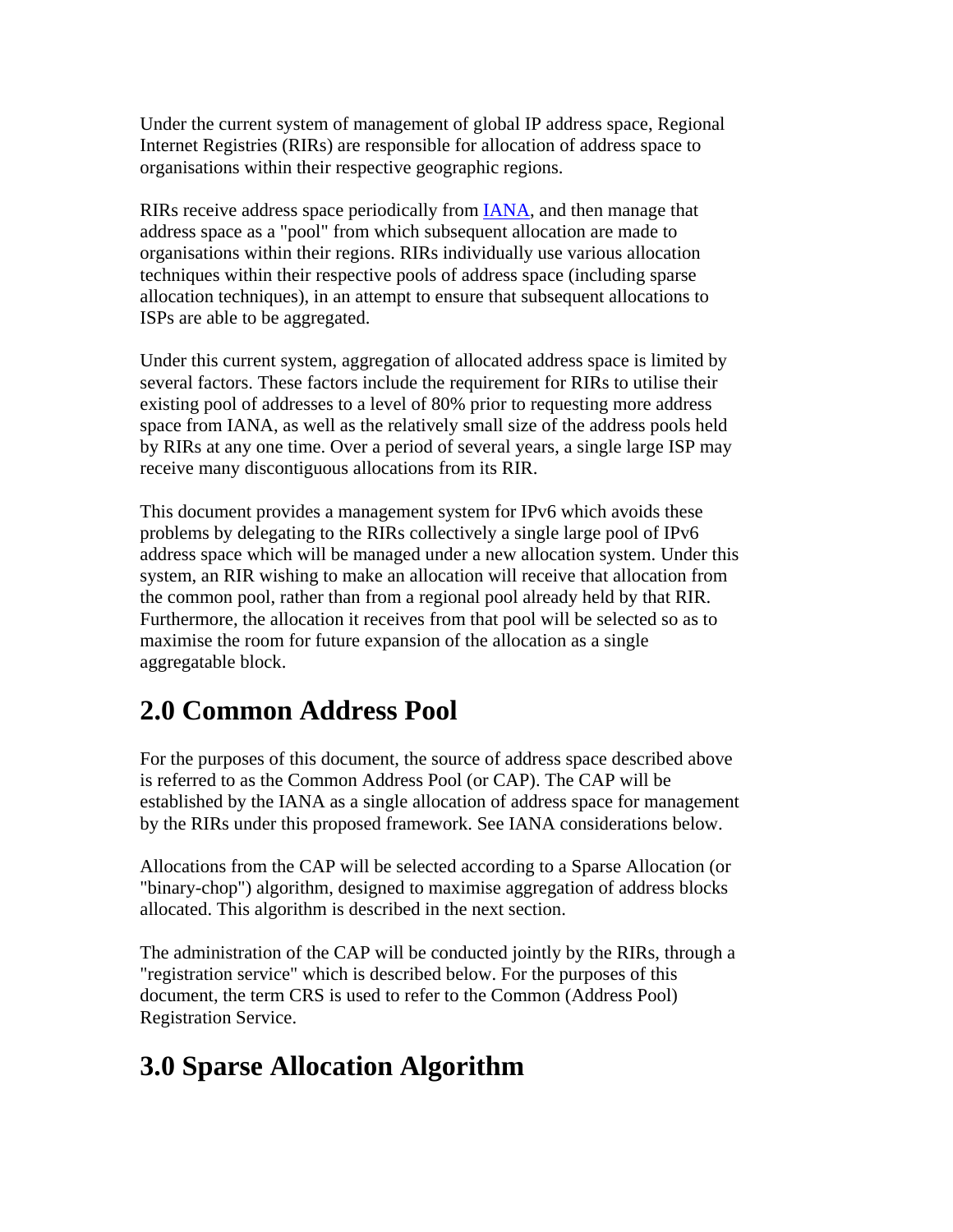An allocation of IPv6 address space is defined uniquely by a start address (expressed as an IPv6 address) and an address block prefix (expressed as the integer number of bits in the network mask, between 0 and 64). Examples are:

$$
\begin{array}{c} 2000::/3 \\ 2001::/16 \\ 2002:200::/23 \\ 2002:298::/35 \end{array}
$$

Under the sparse allocation system, the start addresses for successive allocations are generated according to a simple algorithm, as illustrated below.

For example, within a 6-bit address space, the first 16 start addresses would be as follows.

| Sea# | Address | Decimal |
|------|---------|---------|
| 1    | 000000  | 00      |
| 2    | 100000  | 32      |
| 3    | 010000  | 16      |
| 4    | 110000  | 48      |
| 5    | 001000  | 08      |
| 6    | 101000  | 40      |
| 7    | 011000  | 24      |
| 8    | 111000  | 56      |
| 9    | 000100  | 04      |
| 10   | 100100  | 36      |
| 11   | 010100  | 20      |
| 12   | 110100  | 52      |
| 13   | 001100  | 12      |
| 14   | 101100  | 44      |
| 15   | 011100  | 28      |
| 16   | 111100  | 60      |
|      |         |         |

The following illustration shows this 6-bit address space (comprising 64 locations), and the location of the first 16 allocations to be made (according to their sequence number), according to the above list.



The effect of the sparse allocation algorithm is to successively subdivide each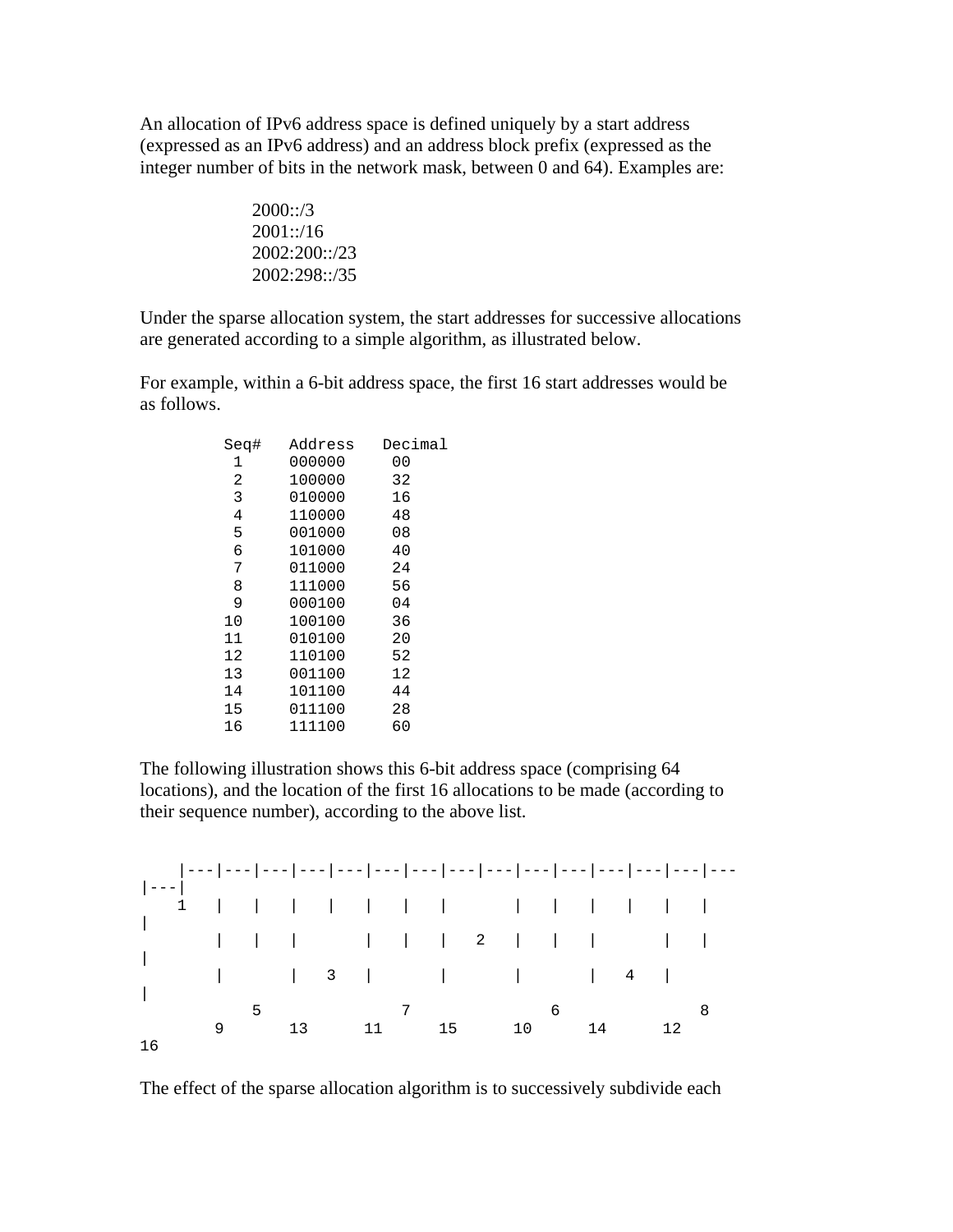<span id="page-3-0"></span>remaining block of free address space into 2 equal parts, the first being left to accommodate growth of an existing allocation, and the second being made as a new allocation.

In the first instance (perhaps for the first 1000-2000 allocations, or as otherwise agreed), successive blocks can be selected according to a predefined list as described above. Subsequently however, it will be desirable to select blocks of free space for subdivision according to their size and the rate of growth demonstrated by the immediately preceding allocation. See "Avoiding Fragmentation" below.

# **4.0 Allocation Request Process**

When a new address block is required by an RIR, a request will be sent to the CRS for a block of the required size. The CRS will apply the sparse allocation algorithm (as described above) to determine the start address of the next free block of address space which at of at least the size required by the RIR. This block will be registered by the CRS in an internal database, and then returned to the requesting RIR.

When a subsequent allocation is required by an RIR (that is, in order to expand an address block already allocated by that RIR), a request must be sent to the CRS for the expansion of an existing allocation to the required size. The CRS will then examine the current state of the Common Address Pool to ensure that the required additional space is available, and return a confirmation of the allocation (and updating internal records as above).

# **5.0 Avoiding Fragmentation**

Under the sparse allocation system described here, the "distance" between neighbouring allocations is initially very large, so it is not expected that any fragmentation of address space will occur for some time.

However, depending on the rate of allocation, and the rate of growth of individual allocations, the avoidance of fragmentation will need to be addressed eventually. A technique is proposed here which avoids fragmentation of address blocks which exhibit rapid growth.

Before allocating a start address for any new allocation, the CAP should be examined to determine whether the immediately preceding allocation is likely to exhaust its available address space in the foreseeable future. If that preceding allocation has grown to occupy more than an agreed percentage of the address space potentially available to it, the selected start address should not be allocated.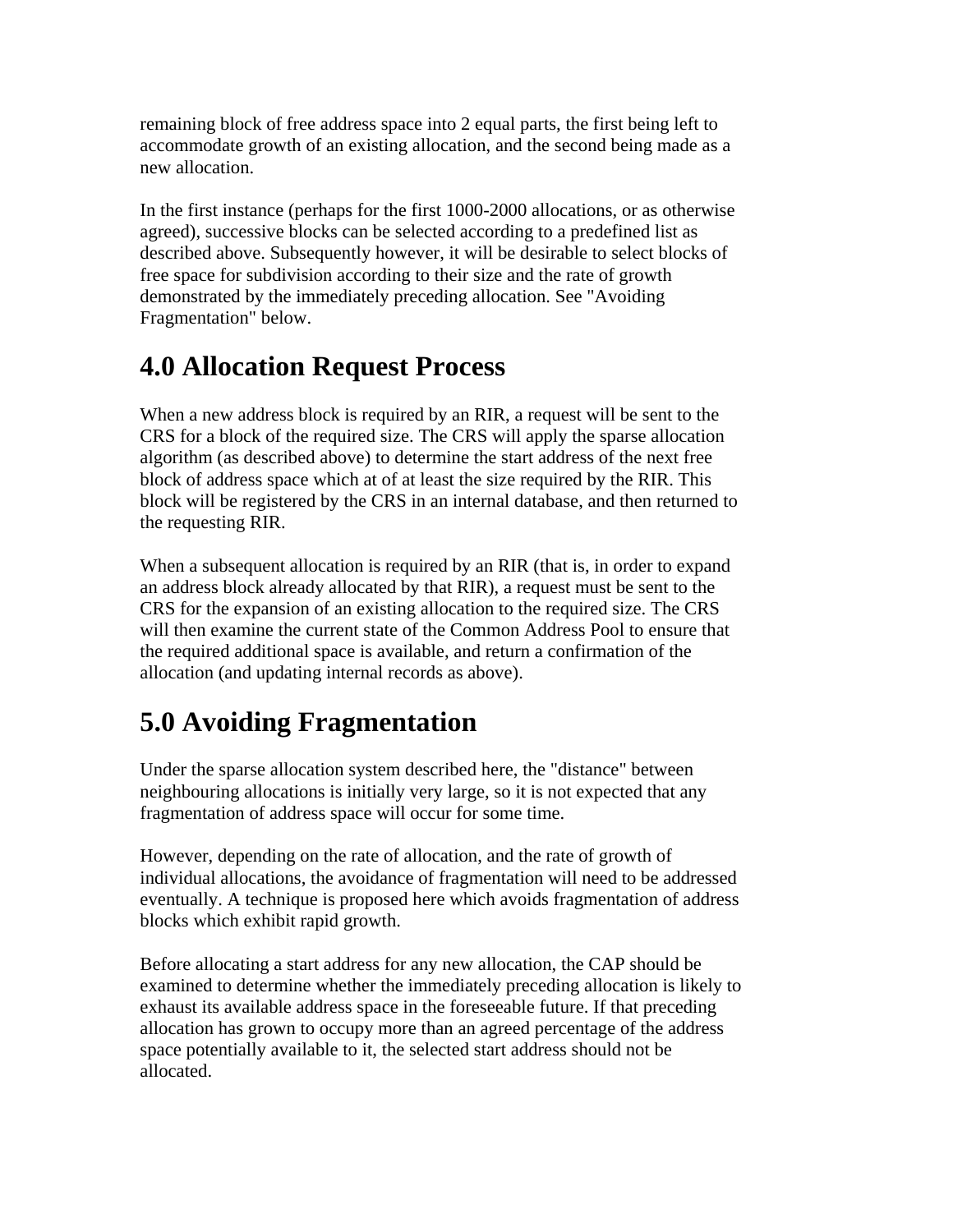<span id="page-4-0"></span>In the case below, an existing allocation A has grown to occupy 25% of the space potentially available to it. In this case, the candidate address B would not be allocated, and another address would be selected instead.

 A----------- space available to A ----------> ---|xxxxxxxxxx-----------|---------------------|-------  $\mathcal{A}^{\mathcal{A}}$  and  $\mathcal{A}^{\mathcal{A}}$  and  $\mathcal{A}^{\mathcal{A}}$ B-- new allocation --->

The question of which alternative address should be selected in this case could be addressed in a variety of ways, but these are not examined in this document.

# **6.0 CAP Contention**

Since the CAP will be accessed by multiple RIRs, a mechanism will be required to manage possible contention by simultaneous requests. This mechanism is beyond the scope of this document.

It is also recognised that a central administrative agency, even a very lightweight one, may for various reasons be unavailable or unreachable for a period of time exceeding the required response time on allocation requests. For this reason it will be necessary for the CRS to make provisional allocations to RIRs of multiple address blocks, so that each RIR always has a "reserve" to be used in the exceptional case that the CRS is unavailable. To avoid duplicate allocations, this "reserve" for each RIR would be updated by the CRS with every allocation made to that RIR.

### **7.0 Review of Allocation Process**

The initial set of allocations made under this policy should be limited, on the basis that allocation system is reviewed before the limit is reached, and adjusted in light of experience. Such a review would take place within the communities of the RIRs, through the regional Open Policy Meeting processes.

The initial set of allocations will have 2048 entries, with a review to be commenced immediately after the 1024th allocation is made from that set.

## **8.0 Common Registration Service**

A registration service entity will be formed to act as the custodian for the global space. The operation of this entity will rotate amongst the RIRs and will be the Secretariat for the entity. Each RIR will operate a database server, the server that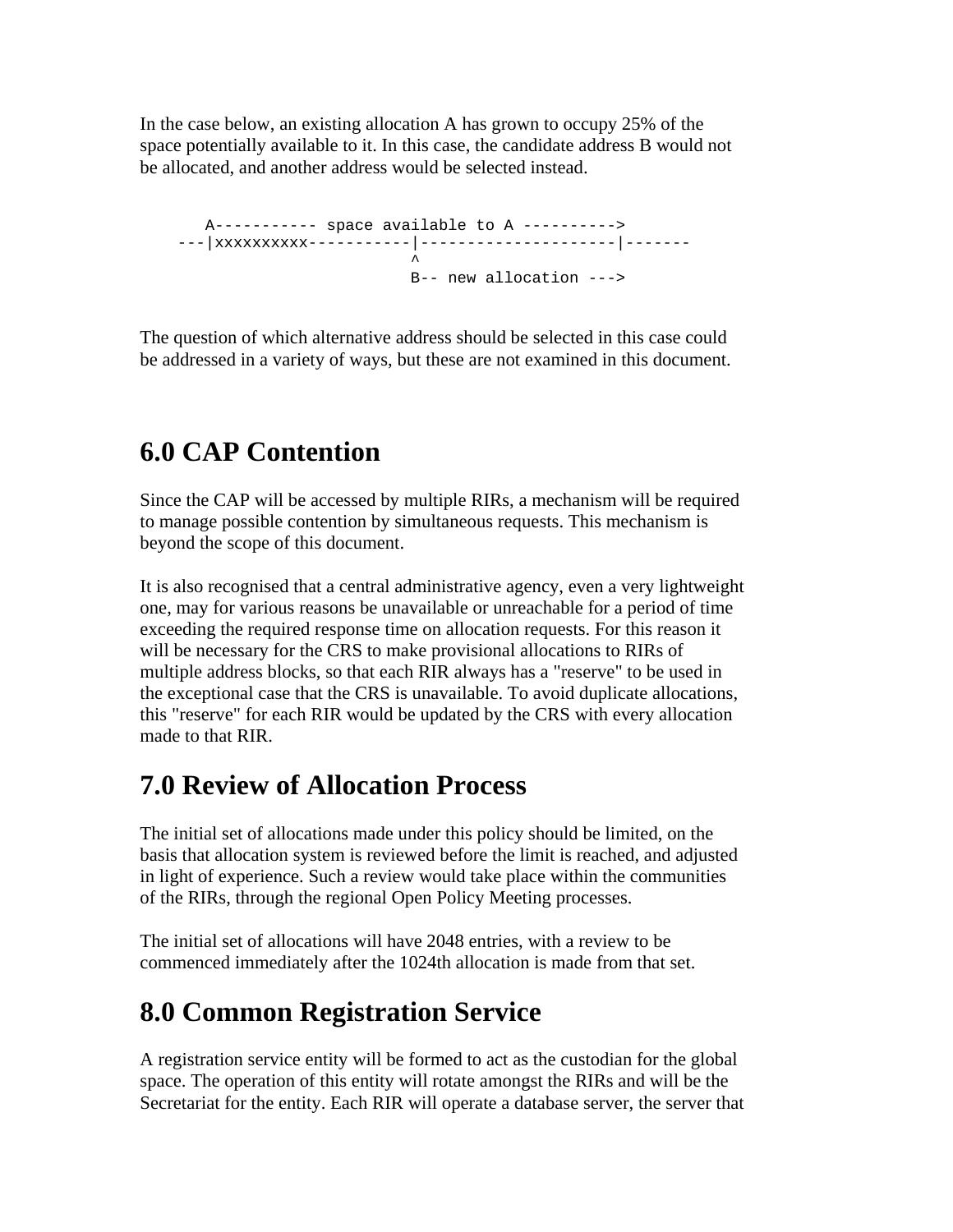<span id="page-5-0"></span>is located at the Secretariat will be the master, the servers at the other RIR locations will be mirrors of the master. This data base will NOT be a whois data base. It will contain only the information necessary to identify the RIR that made the allocation and the information necessary to generate the reverse delegation DNS zone file. All information required for the RIR to manage the address space and to provide whois information will be resident at the respective RIRs and subject to their specific processes and procedures. Allocations will be made from the master server by each RIR using AAA. The mirror data base servers at the other RIR locations server provide robustness to the system by being redundant to the master.

### **9.0 Reverse DNS (ip6.arpa) Requirements**

#### **Administration**

The ip6.arpa domain and any third level domains will be administered by the registration service entity. Technical administration will be performed by the RIR that is the Secretariat. Each RIR will operate a DNS server, the server that is located at the Secretariat will be the silent master for these domains, the servers at the other RIR locations will be mirrors of the master. The zone files will be created from the master registration data base server that is located at the secretariat location. Each RIR will operate a suite of servers that will be the secondary servers for these domains. The SOA records for these domains will be transparent.

#### **Delegation**

All delegations will be made on a nibble boundary regardless of allocation boundary. Thus a /32 allocation could also have a corresponding delegation, whereas a  $/35$  would have two  $(2)$   $/36$  delegations.

The initial delegation will consist of the two (2) /4 prefixes that comprise the unicast address space. Allocations made by the RIRs will be delegated from the appropriate /4 delegation and will be done on a nibble boundary as described above. As the number of delegations in the /4 domain grow, intermediary delegations can be made to move the flat space into a hierarchical tree.

### **10. IANA Considerations**

This proposal is intended to provide a deterministic means of allocating address blocks. Once agreed by the relevant communities, this process can be carried out by any party.

As discussed above, the algorithm used to generate start addresses will be subject to revision in the light of experience, and both the algorithm itself and